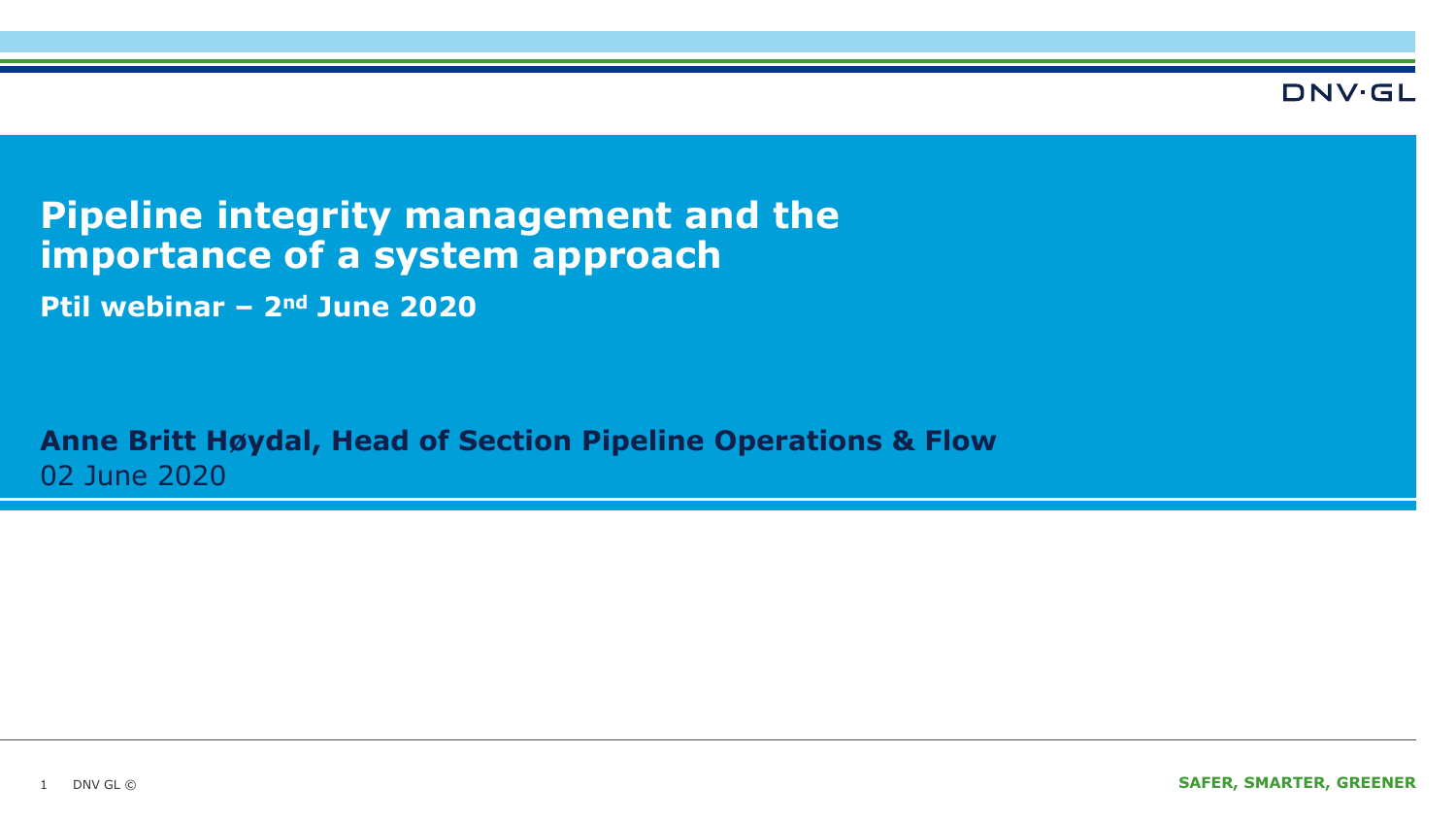#### **Why is it important with a system approach?**

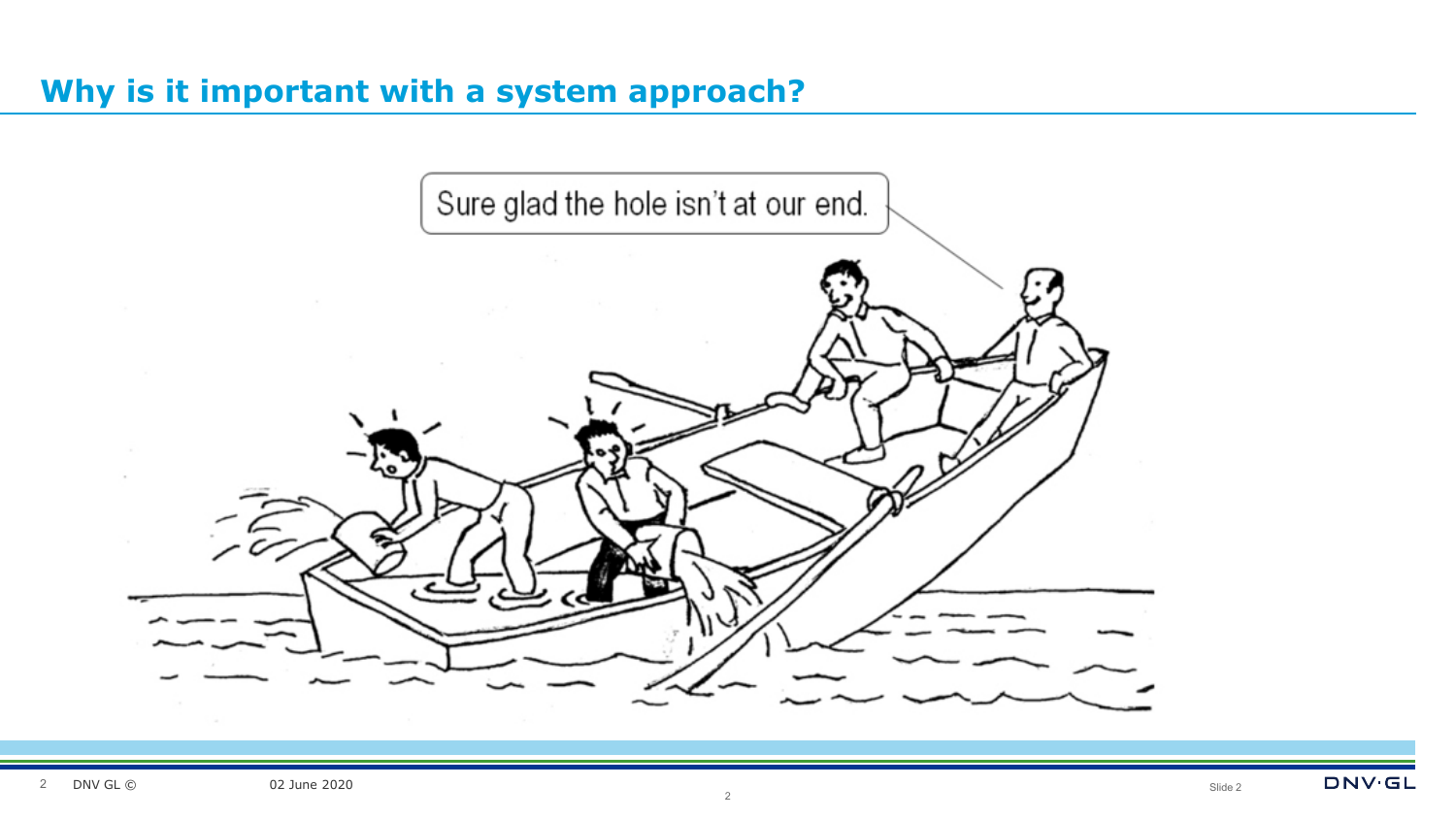# **Integrity management system**

**Risk Assessment** 

and IM Planning

**DNV.GL** 

#### **STANDARD**

DNVGL-ST-F101 Edition October 2017<br>Amended December 2017

#### Submarine pipeline systems



**RECOMMENDED PRACTICE** 

Integrity management of subsea

DNVGL-RP-0002

production systems

DNV GL AS

of this decument found through http://www.dnvgl.com is the officially binding version<br>The documents are available free of charge in PDF format.



Management

of Change

3

Company

Organisation

and Personnel

**Reporting and** 

Communication

Operational

Controls and

Procedures

Policy

Edition November 2014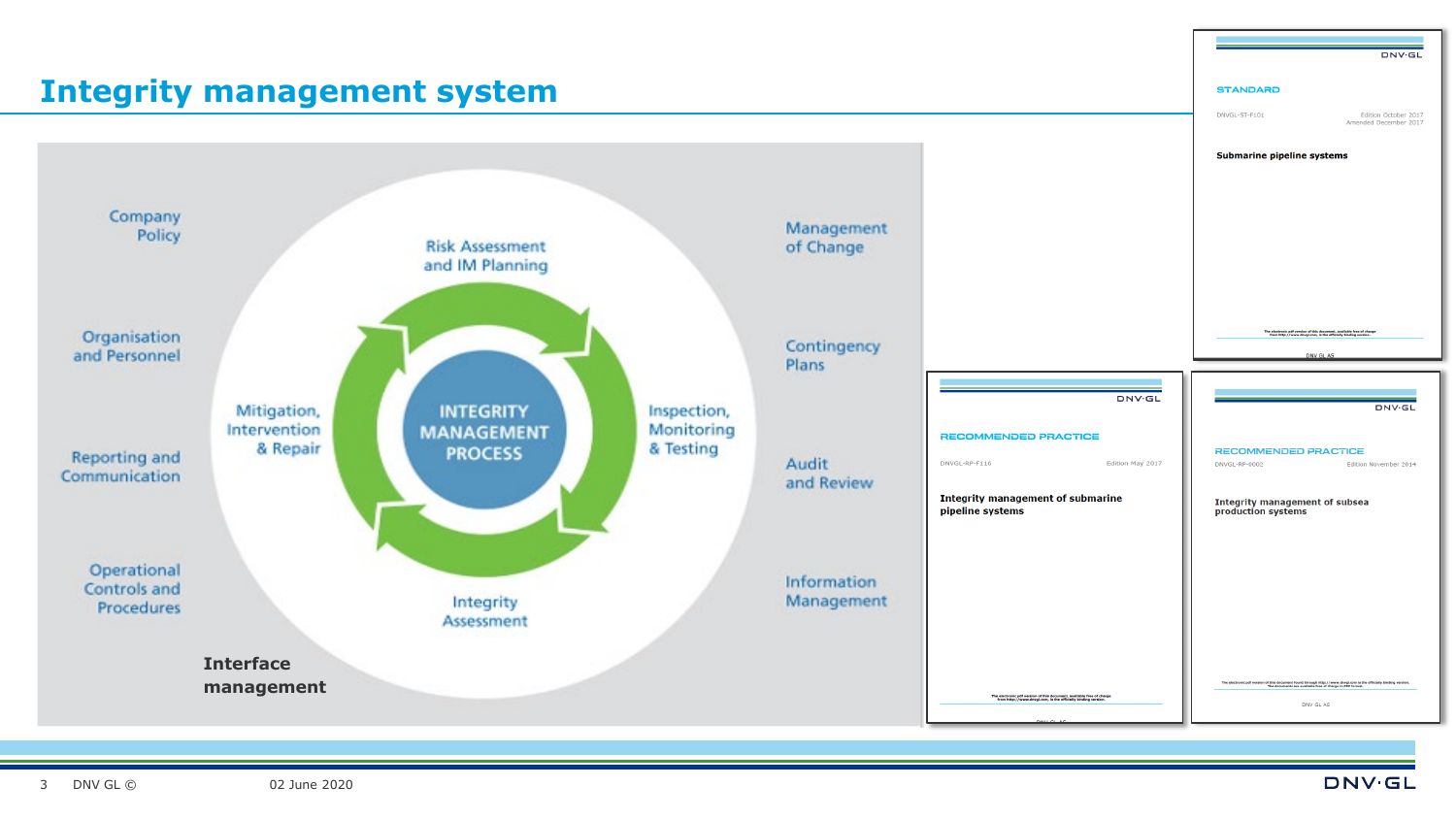#### **Challenges related to integrity management**

- Failures are rare, but do happen how to reduce likelihood?
- Focus on cost efficiency how to do this safely?
- Important factors:
	- System approach and proper handling of interfaces
	- Availability of historic data and DFI (design, fabrication, installation) documentation
	- Learning from events (good at learning from failures, not necessarily good at learning from near misses/events)



4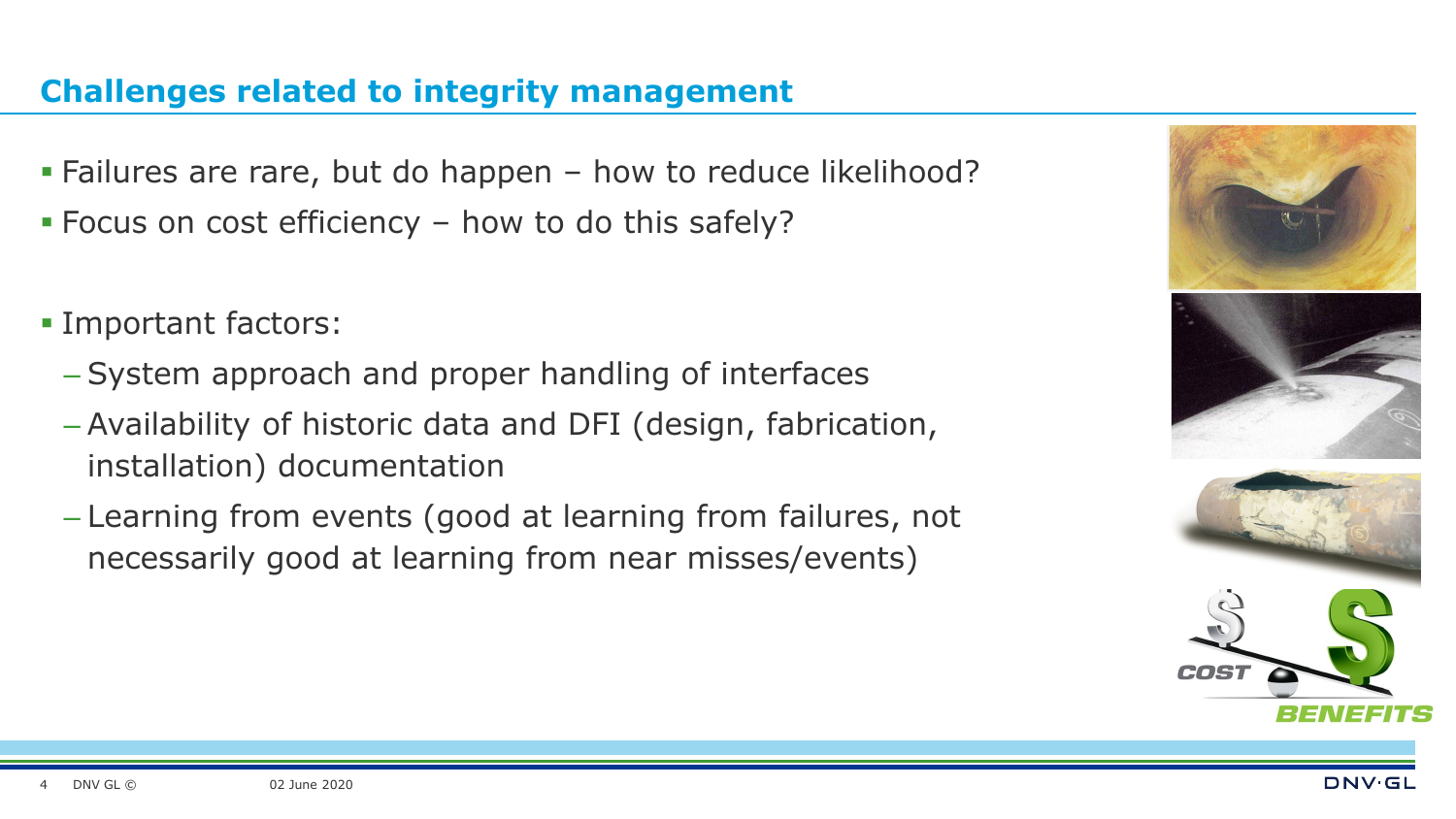## **System approach/interfaces – a challenge in all phases**

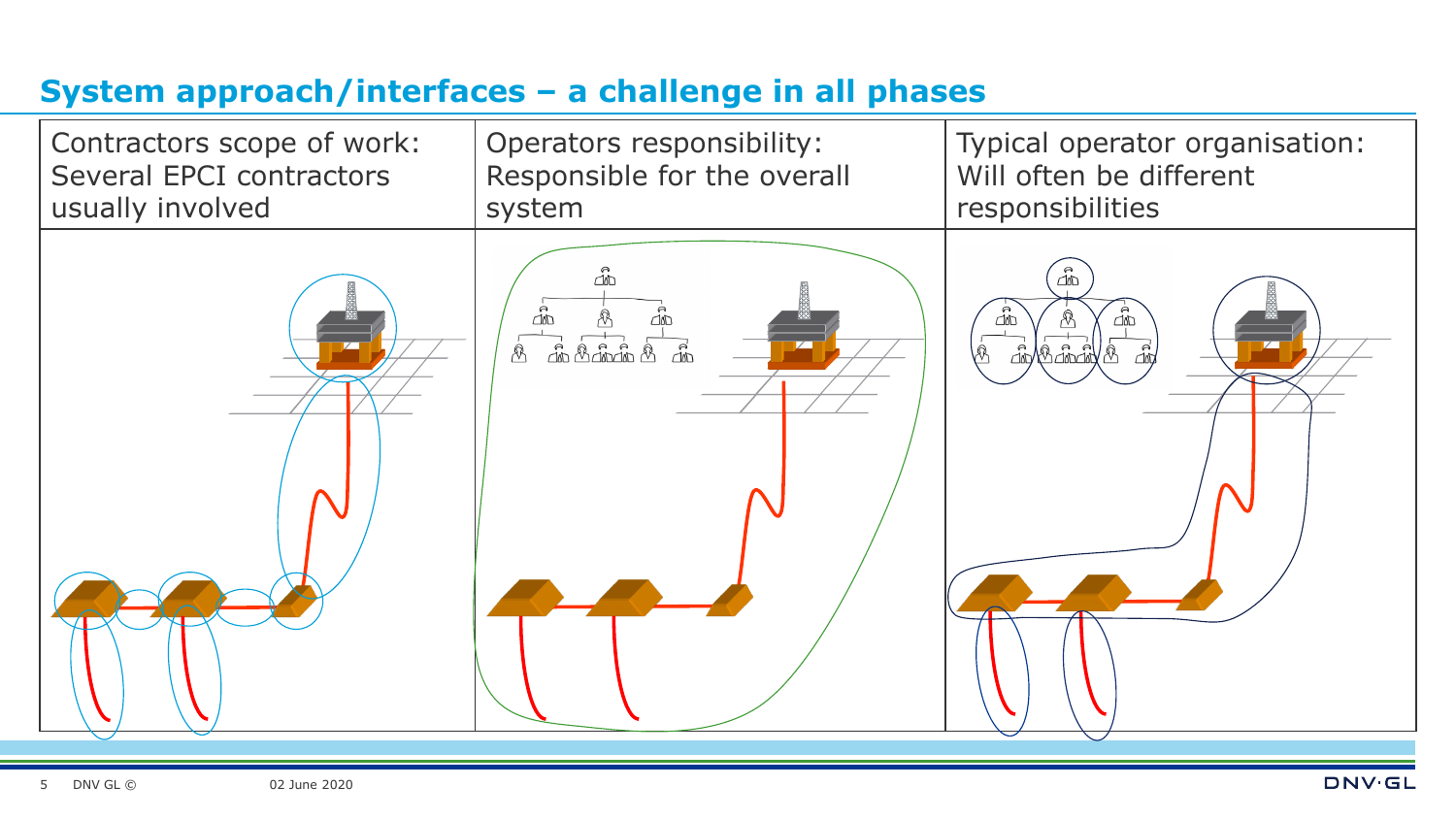#### **Example 1 – Lifecycle and phases**

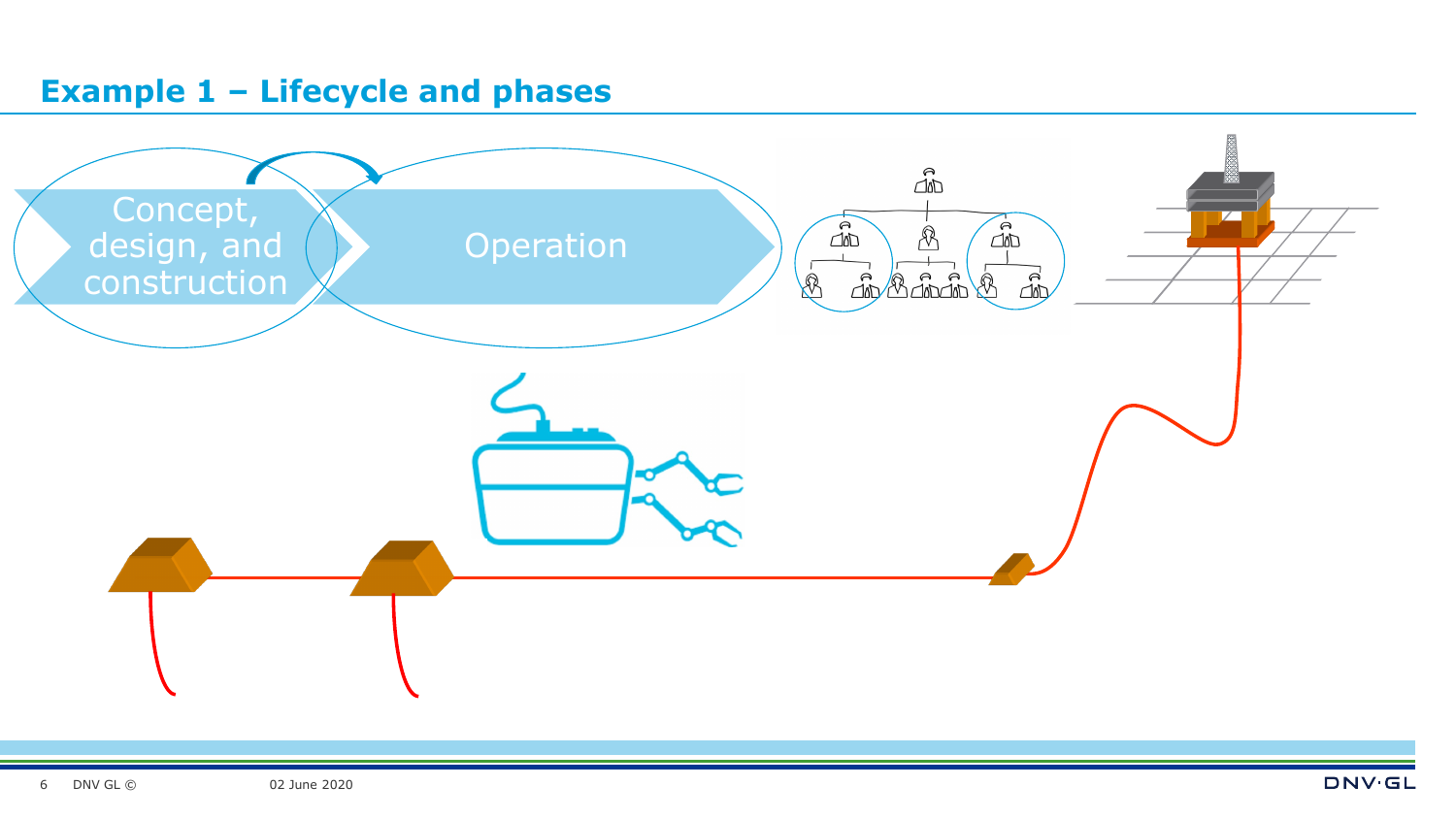### **Example 2 – Organisation**

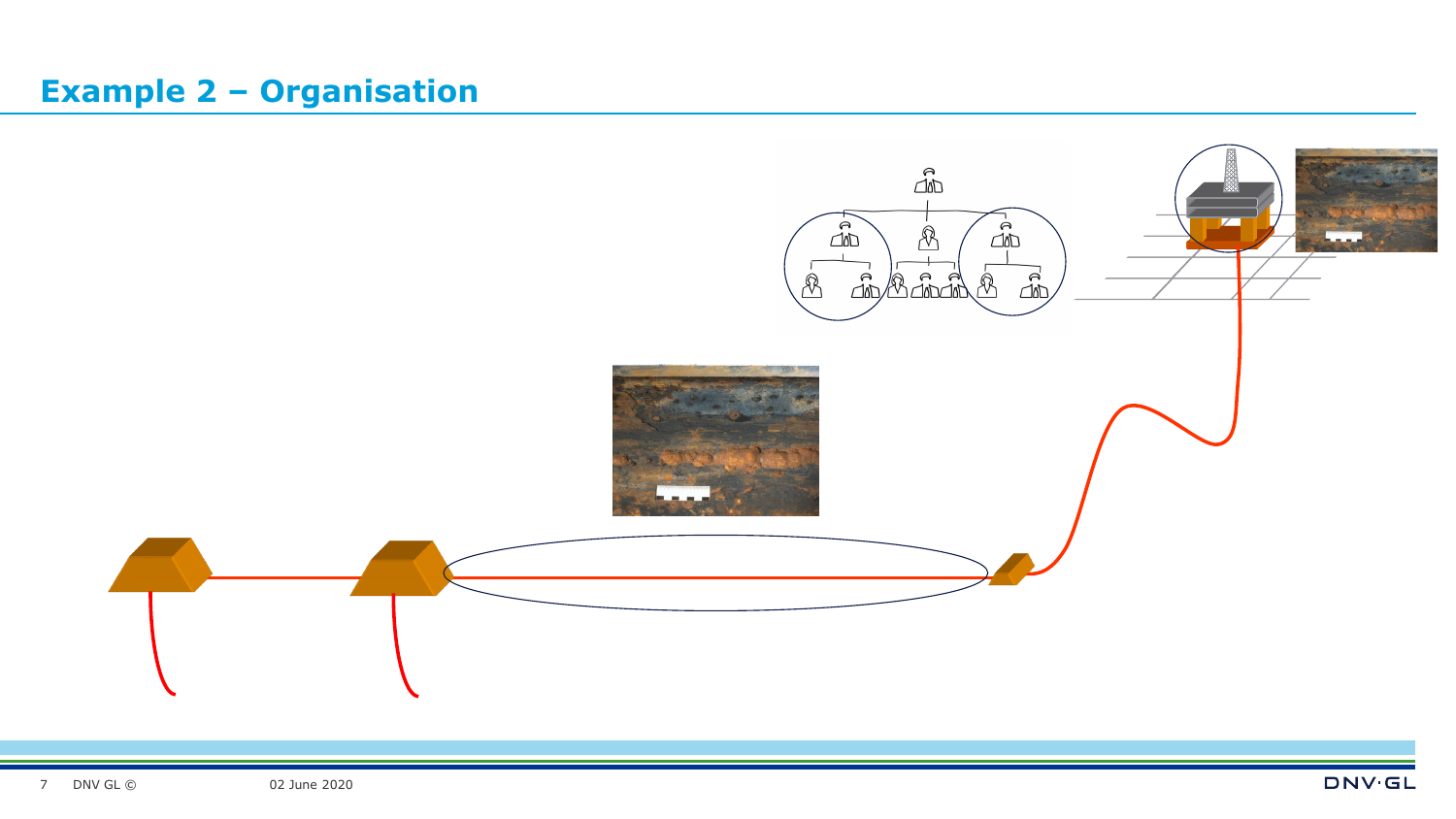### **Example 3 – History and utilisation of data**

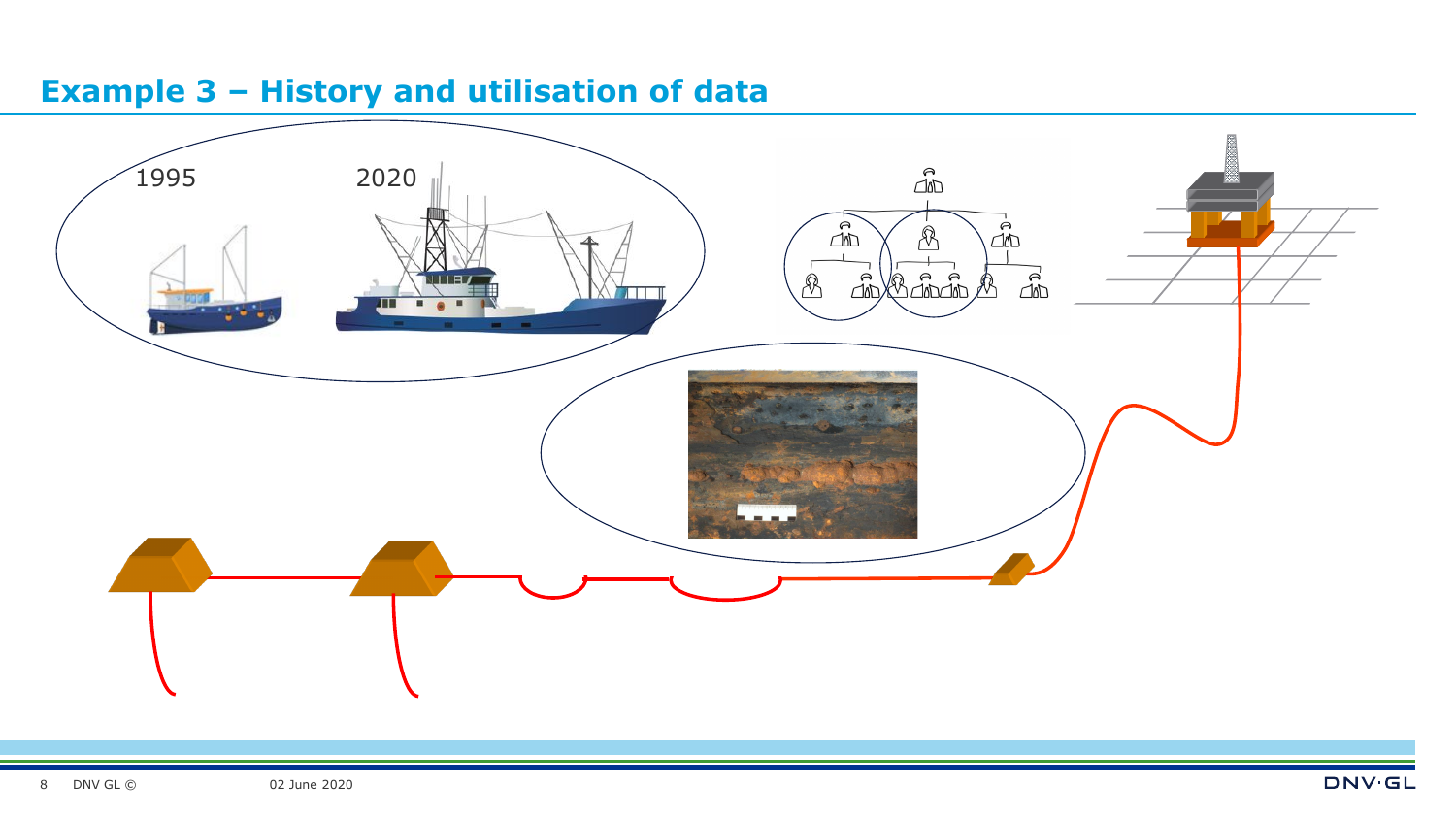#### **How to succeed with a system approach?**

- In addition to the integrity management process also remember to focus on support elements in the IMS, including interface management.
- Clear battery limits and responsibilities
- Communication in all phases and across organisation/disciplines
	- Operations involved in project phase
	- Necessary documentation transferred to Operations, key documentation easily available
	- Communication with disciplines with relevant input for your system
- Management of change
	- Own changes
	- Changes in other systems that impact your system